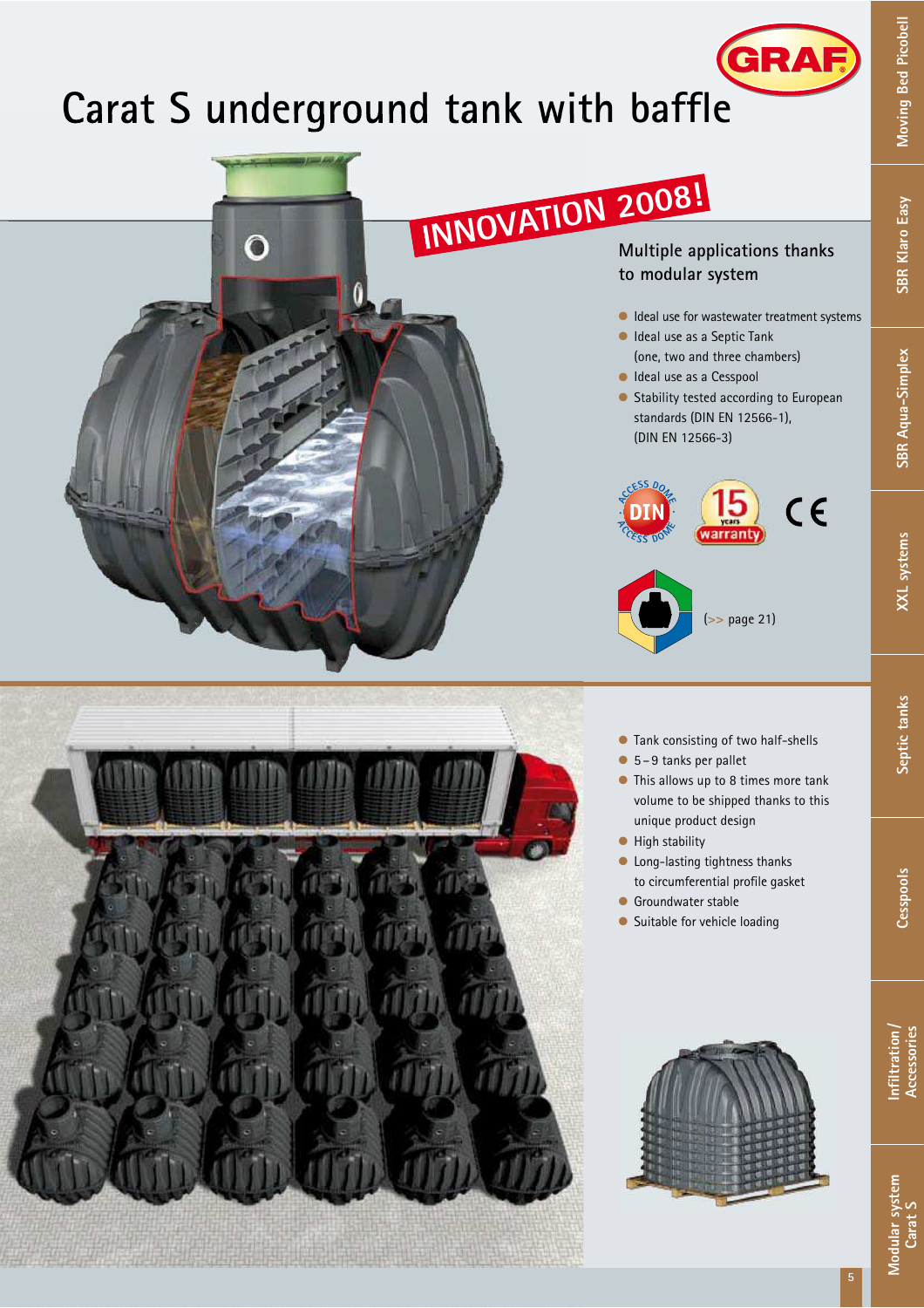### **Cesspool**

#### **Why GRAF wastewater tanks?**

- l Easy installation due to low net weight.
- $\bullet$  The tank can also be used as a rainwater collection tank after cleaning.
- Can be expanded as required





#### **Carat S underground tank Cesspool**

| Capacity<br>[Itrs] | Length<br>$\lfloor m \rfloor$ | Width<br>[m] | Height<br>[m] | Weight<br>[kg] |
|--------------------|-------------------------------|--------------|---------------|----------------|
| 2700               | 2080                          | 1565         | 2010          | 120            |
| 3750               | 2280                          | 1755         | 2200          | 150            |
| 4850               | 2280                          | 1985         | 2430          | 185            |
| 6500               | 2390                          | 2190         | 2710          | 220            |

(**>>** page 23 - suitable covers)

#### **Accessories**



**Overflow guard** Emits visual and audio alarm, battery-operated (9 V). Order no. 104009



**Special seal DN 100** for connections Order no. 332033

**Drill DN 100**  with view shaft Order no. 104012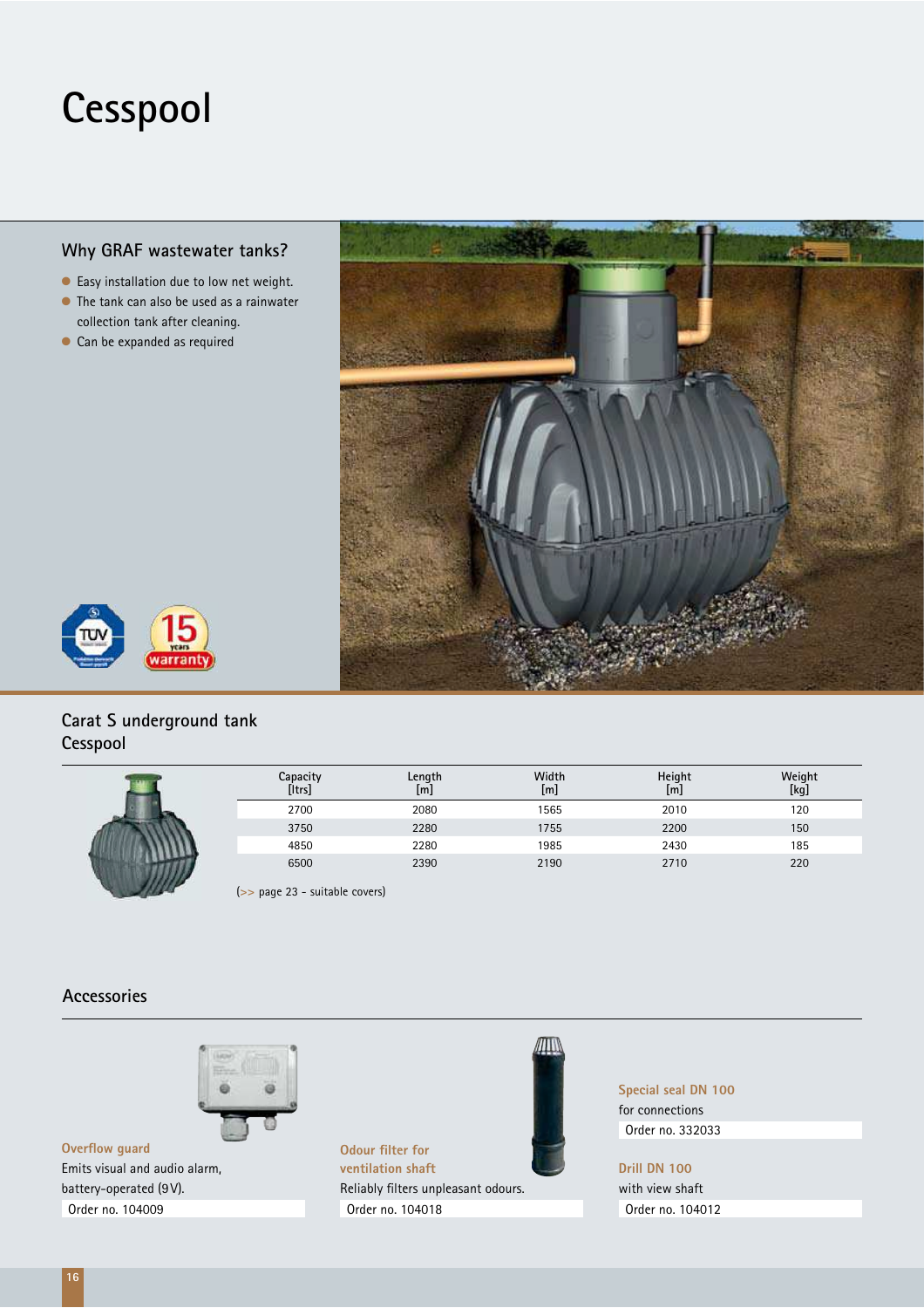

## **The modular system Carat S**

### **Choose your tank size nk**

#### **Carat S underground tank**

Size 2700 – 13000 ltrs (700 – 3400 US-gal). Designed to be used in conjunction with the vehicle loading telescopic dome shaft. The access dome is designed in accordance to DIN testing.



#### **Volume**

| Capacity/Itrs | US-gal | Order no. |  |  |
|---------------|--------|-----------|--|--|
| 2700          | 700    | 372001    |  |  |
| 3750          | 1000   | 372002    |  |  |
| 4800          | 1250   | 372003    |  |  |
| 6500          | 1700   | 372004    |  |  |
| 7500*         | 2000   |           |  |  |
| 9600*         | 2500   |           |  |  |
| 13000*        | 3400   |           |  |  |

#### **Sizes/Technical data**

| Dimensions / weight             | 2700 ltrs<br>700 US-gal      | 3750 ltrs<br>1000 US-gal         | 4800 ltrs<br>1250 US-gal | 6500 ltrs<br>1700 US-gal  | 7500 ltrs*<br>2000 US-gal                        | 9600 ltrs*<br>2500 US-gal        | 13000 ltrs*<br>3400 US-gal       |
|---------------------------------|------------------------------|----------------------------------|--------------------------|---------------------------|--------------------------------------------------|----------------------------------|----------------------------------|
| Order no.                       | 372001                       | 372002                           | 372003                   | 372004                    |                                                  |                                  |                                  |
| Length                          | 2080 mm<br>$(81.9$ inch)     | 2280 mm<br>$(89.8$ inch)         | 2280 mm<br>$(89.8$ inch) | 2390 mm<br>$(94.1$ inch)  | *Set consisting of two Carat S underground tanks |                                  |                                  |
| Width                           | 1565 mm<br>$(61.6$ inch)     | 1755 mm<br>$(69.1$ inch)         | 1985 mm<br>$(78.2$ inch) | 2190 mm<br>$(86.2$ inch)  |                                                  |                                  |                                  |
| Height<br>(including tank dome) | 2010 mm<br>$(79.1$ inch)     | 2200 mm<br>$(86.6$ inch)         | 2430 mm<br>$(95.7$ inch) | 2710 mm<br>$(106.7$ inch) |                                                  |                                  |                                  |
| Height of tank dome             |                              | 610 mm (24.0 inch)               |                          |                           |                                                  |                                  |                                  |
| Internal Ø tank dome            |                              | 800 mm (31.5 inch)               |                          |                           | Dimensions see<br>3750 Itrs tank                 | Dimensions see<br>4800 ltrs tank | Dimensions see<br>6500 Itrs tank |
| Weight                          | 120 kg<br>$(265$ lbs.)       | 150 kg<br>$(331$ lbs.)           | 185 kg<br>$(408$ lbs.)   | 220 kg<br>$(485$ lbs.)    |                                                  |                                  |                                  |
| Load                            |                              |                                  |                          |                           |                                                  |                                  |                                  |
| Max. axle load                  |                              | suitable for vehicle loading     |                          |                           |                                                  | see                              | see                              |
| Earth covering                  |                              | 800 - 1200 mm (31.5 - 47.2 inch) |                          |                           | 3750 Itrs tank                                   | 4800 Itrs tank                   | 6500 ltrs tank                   |
| Groundwater                     |                              |                                  |                          |                           |                                                  |                                  |                                  |
| Groundwater-stable              | up to the middle of the tank |                                  |                          |                           |                                                  |                                  |                                  |
| Required<br>earth covering      | 800 mm (31.5 inch)           |                                  |                          |                           | see<br>3750 Itrs tank                            | see<br>4800 Itrs tank            | see<br>6500 ltrs tank            |